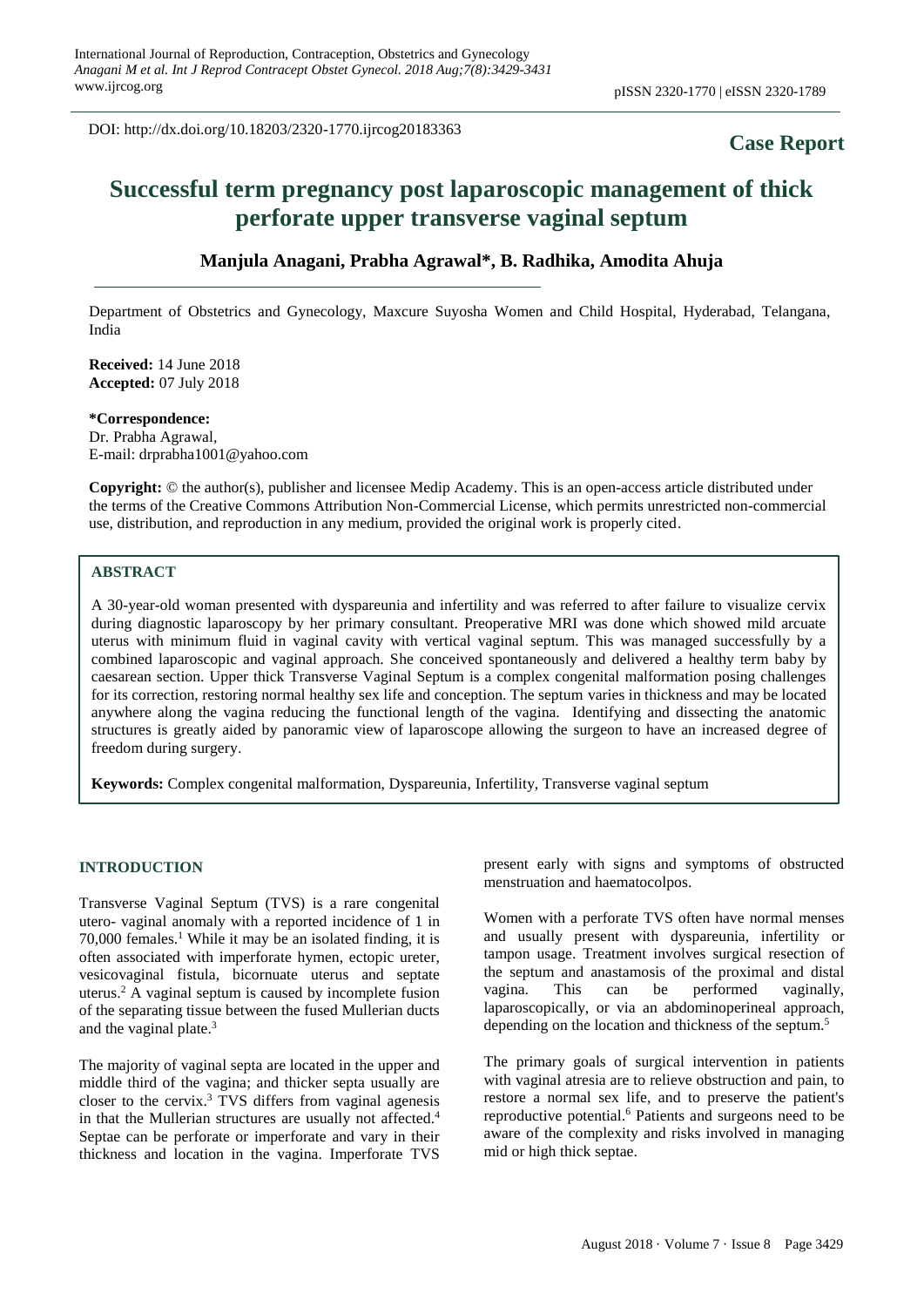## **CASE REPORT**

A 30-year-old female was referred to after failure to visualize cervix during diagnostic laparoscopy for infertility. She came with complaints of dyspareunia and inability to conceive. Her menstrual cycles were regular. On examination she was found to have a vaginal length of 5 cm with upper transverse vaginal septum with nonvisualized pin hole aperture. Cervix was not visualized. Preoperative MRI showed mild arcuate uterus 93x59x36.8cm with endometrial thickness 4.3 mm with minimum fluid in vaginal cavity with vertical vaginal septum [Figure 1].



### **Figure 1: Preoperative MRI showing mild arcuate uterus with min fluid in vaginal cavity with vertical vaginal septum.**

Kidneys and pelvicalyceal system was seen normal. On the basis of clinical examination and radiologic studies, diagnosis of perforate transverse vaginal septum was made and decision of septum resection under laparoscopic guidance was taken. Patient was placed in dorsal lithotomy position. Perineal examination showed blind vagina of length 5cm with non-visualization of cervix. No bulging or bluish discolouration was seen (Figure 2a). laparoscopy showed normal bilateral ovaries and fallopian tubes with normal uterus. Three small 2x2 cm fibroids seen on posterior wall of uterus. The vesicouterine fold was opened (Figure 2b) and anterior colpotomy was done. The posterior peritoneum was opened and the rectovaginal pouch opened and entered into dead space. Once these steps were complete, the cervix was seen from above. A dilator was placed in contact with the septum vaginally and pushed upwards. Once the tip of the dilator becomes visible septum was perforated.

A transverse incision was given on the perforated part of septum and dissection was done carefully (Figure 2c). Vaginally cervix was seen after opening septum (Figure 2d). The vaginal septum was lifted with tissue forceps and separated from vaginal mucosa circumferentially with a scalpel. Anterior colpotomy was closed vaginally. Raw vaginal edges stitched with everting sutures at 2, 5, 7, 10 o′ clock positions. Posterior colpotomy closed laparoscopically. Myomectomy was done and interceed was placed. Postoperative dilatation explained. Follow-up was done after 1, 3 and 6 months, which revealed large capacious vagina with healthy mucocutaneous junction. She was sexually active during follow-up without difficulty. HSG performed at 3 months post-surgery revealed normal uterine cavity with bilateral tubal patency. Patient conceived spontaneously after a year and delivered a healthy term baby by caesarean section.



**Figure 2: Operative view showing (a) transverse vaginal septum with non-visualization of cervix; (b) laparoscopy guided urinary bladder retraction; (c) opening of transverse vaginal septum from vagina; (d) visualization of cervix after septum resection.**

## **DISCUSSION**

The female genital system develops from the paired Mullerian ducts and in close association with the urinary system and hindgut. <sup>7</sup> Transverse Vaginal Septum is a type of vertical fusion defect arising from fusion of urogenital sinus and paramesonephric ducts. Delaunay first described the transverse vaginal septum in 1877. 8 The prevalence of this anomaly is reported to be 1 in 70,000. <sup>1</sup> The cause is unknown, although some cases may be the result of a female sex limited autosomal recessive transmission. <sup>9</sup> A wide variety of Mullerian abnormalities has been described in the literature. Various combinations of the anomalies may co-exist in a single subject. <sup>10</sup> The septa are frequently accompanied by urinary tract abnormalities, such as unilateral renal agenesis, ectopia, or fusion. <sup>11</sup> The most common genital anomalies associated are uterus bicollis with an obstructing partial vaginal septum and the unicornuate uterus with a rudimentary horn. 11

Upper thick Transverse Vaginal Septum is a complex congenital malformation posing challenges for its correction, restoring normal healthy sex life and conception. The septum may be located anywhere along the vagina and varies in thickness. This may reduce functional capacity of vagina leading to dyspareunia. TVS differs from vaginal agenesis in that the Mullerian